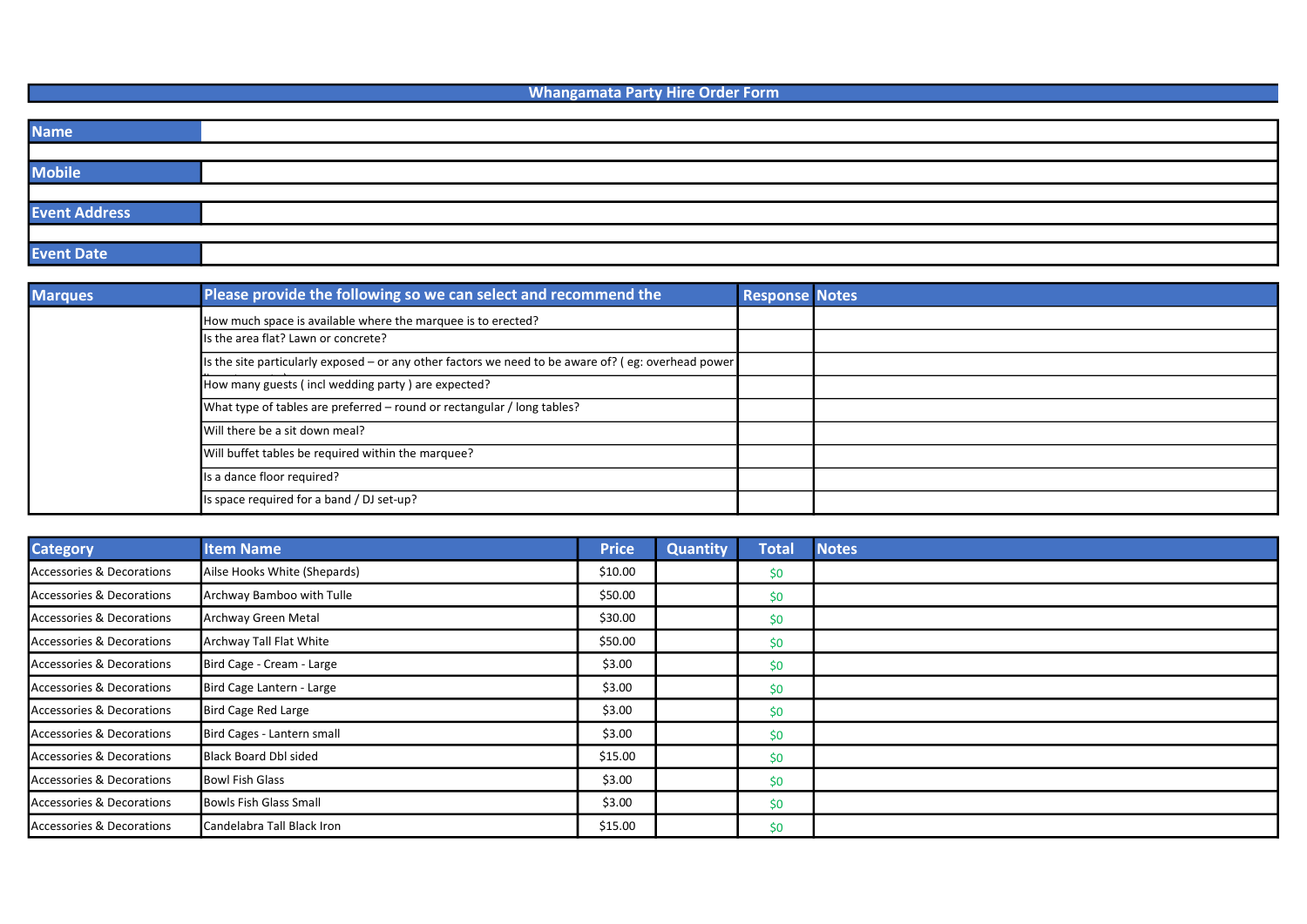| Accessories & Decorations            | <b>Chiller Trailer</b>                                       | \$245.00 | \$0 |  |
|--------------------------------------|--------------------------------------------------------------|----------|-----|--|
| <b>Accessories &amp; Decorations</b> | <b>Decorations Various</b>                                   | \$1.00   | \$0 |  |
| <b>Accessories &amp; Decorations</b> | Easel - 400mm                                                | \$8.00   | \$0 |  |
| Accessories & Decorations            | Easel - 600mm                                                | \$8.00   | \$0 |  |
| <b>Accessories &amp; Decorations</b> | Easel - 950mm                                                | \$8.00   | \$0 |  |
| <b>Accessories &amp; Decorations</b> | Easel Wrought Iron                                           | \$10.00  | \$0 |  |
| Accessories & Decorations            | Jar Hurricane Glass 15cmH                                    | \$3.00   | \$0 |  |
| <b>Accessories &amp; Decorations</b> | Lantern Glass Square                                         | \$3.00   | \$0 |  |
| <b>Accessories &amp; Decorations</b> | Mirror 30cm diameter                                         | \$3.00   | \$0 |  |
| Accessories & Decorations            | Portaloo Double Tandem Trailer                               | \$345.00 | \$0 |  |
| <b>Accessories &amp; Decorations</b> | Portaloo on Trailer Single                                   | \$245.00 | \$0 |  |
| <b>Accessories &amp; Decorations</b> | Shower Portable -Single                                      | \$235.00 | \$0 |  |
| Accessories & Decorations            | Sign - Wooden Parking                                        | \$5.00   | \$0 |  |
| Accessories & Decorations            | Sign - Wooden wedding arrow                                  | \$5.00   | \$0 |  |
| <b>Accessories &amp; Decorations</b> | Tealight Holder Crackle                                      | \$0.50   | \$0 |  |
| Accessories & Decorations            | Tealight Holder Crackle Large                                | \$0.50   | \$0 |  |
| <b>Accessories &amp; Decorations</b> | <b>Tealight Holder Plain Glass</b>                           | \$0.50   | \$0 |  |
| <b>Accessories &amp; Decorations</b> | Vase Rectangle Glass 20cmH                                   | \$3.00   | \$0 |  |
| Accessories & Decorations            | Vases Bud                                                    | \$3.00   | \$0 |  |
| <b>Accessories &amp; Decorations</b> | Wishing Well - White Wooden                                  | \$18.00  | \$0 |  |
| Catering                             | Bain Marie 4 S/S trays                                       | \$40.00  | \$0 |  |
| Catering                             | Bain Marie glass sided with lamps                            | \$50.00  | \$0 |  |
| Catering                             | BBQ - 6 Burner Flat Plate (inc Gas)                          | \$75.00  | \$0 |  |
| Catering                             | BBQ - 3 Burner Flat Plate Folding Legs (inc Gas)             | \$65.00  | \$0 |  |
| Catering                             | BBQ - 4 Burner Flat plate Stand on wheels (Gas mate) inc Gas | \$70.00  | \$0 |  |
| Catering                             | <b>BBQ Kai Cooker Inc LPG</b>                                | \$70.00  | \$0 |  |
| Catering                             | BBQ Motorized Spit - Inc LPG (Small - 3 Chooks)              | \$65.00  | \$0 |  |
| Catering                             | <b>BBQ Oven Roasting</b>                                     | \$145.00 | \$0 |  |
| Catering                             | Bin Esky/Chilly 45 Ltr                                       | \$5.00   | \$0 |  |
| Catering                             | Bin Ice - Blue half barrel                                   | \$5.00   | \$0 |  |
| Catering                             | Bin Ice White oval                                           | \$4.00   | \$0 |  |
| Catering                             | <b>Bowl Sugar</b>                                            | \$1.00   | \$0 |  |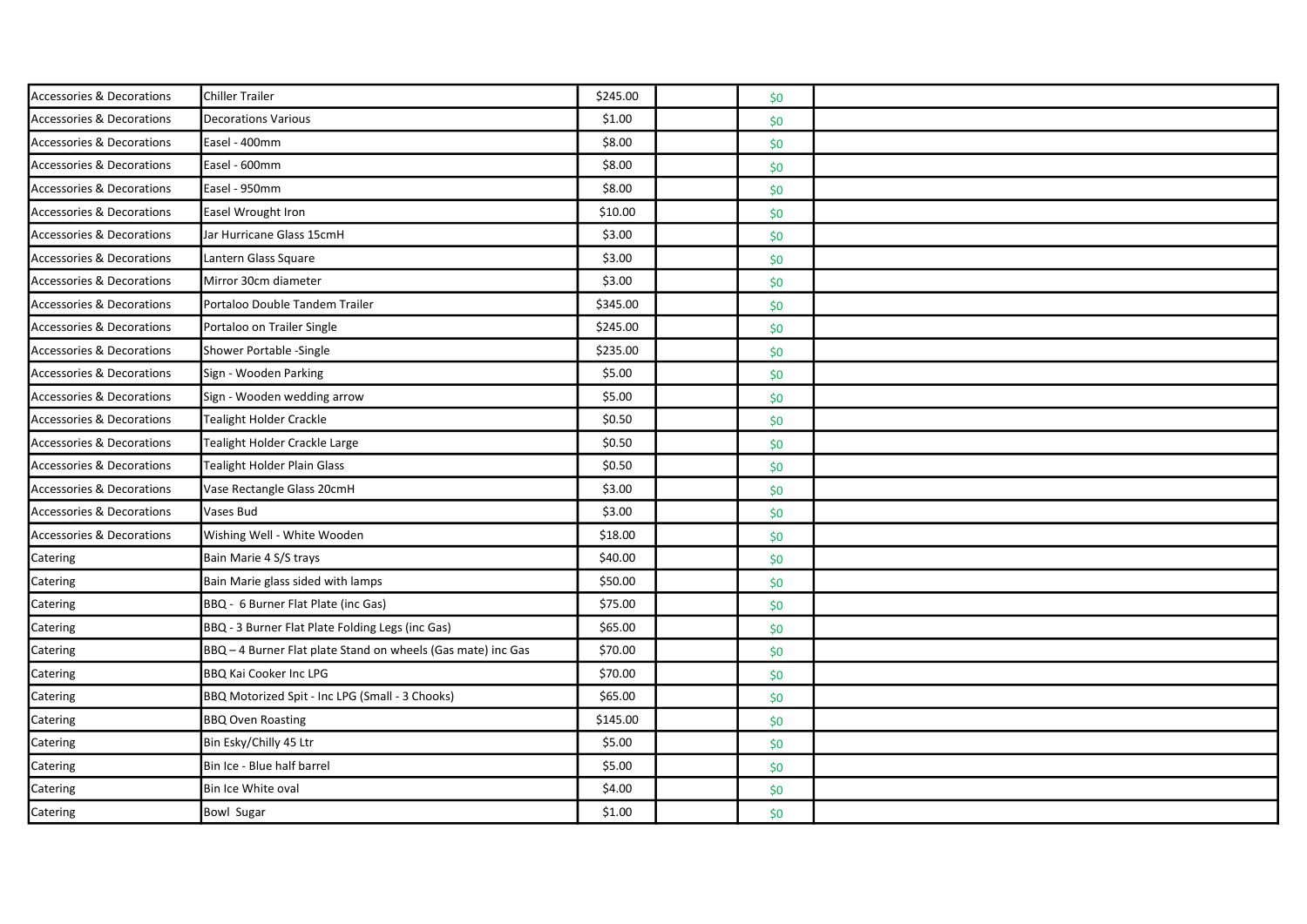| Catering | Bowl Glass - 30cm                             | \$3.00  | \$0 |  |
|----------|-----------------------------------------------|---------|-----|--|
| Catering | <b>Bowl Glass Hexagonal</b>                   | \$3.00  | \$0 |  |
| Catering | Bowl Glass Leaf pattern - 27cm                | \$3.00  | \$0 |  |
| Catering | <b>Bowl Glass Octagon</b>                     | \$3.00  | \$0 |  |
| Catering | Bowl Glass Patterned - 18cm                   | \$3.00  | \$0 |  |
| Catering | Bowl Glass Petal pattern - 25c                | \$3.00  | \$0 |  |
| Catering | Bowl S/S 39cm                                 | \$3.00  | \$0 |  |
| Catering | Bowl S/S 40cm +                               | \$3.00  | \$0 |  |
| Catering | Bowl S/S 47cm +                               | \$3.00  | \$0 |  |
| Catering | Bowl S/S Punch and Ladle                      | \$13.00 | \$0 |  |
| Catering | Bowl Serving White rounded Square             | \$3.00  | \$0 |  |
| Catering | <b>Bowl Serving White Square</b>              | \$3.00  | \$0 |  |
| Catering | Bowl Serving White Square - 17                | \$3.00  | \$0 |  |
| Catering | Bowl Serving White Square - 21                | \$3.00  | \$0 |  |
| Catering | Bowl Serving White Square - 26                | \$3.00  | \$0 |  |
| Catering | Bowl Serving White Square Curve               | \$3.00  | \$0 |  |
| Catering | Bowl White - 31cm                             | \$3.00  | \$0 |  |
| Catering | Bowl White Round - 11 cm                      | \$3.00  | \$0 |  |
| Catering | Bowl White Round - 13 cm                      | \$3.00  | \$0 |  |
| Catering | Bowl White Round - 16 cm                      | \$3.00  | \$0 |  |
| Catering | Bowl White Round - 33 cm                      | \$3.00  | \$0 |  |
| Catering | <b>Bowls White Asstd</b>                      | \$3.00  | \$0 |  |
| Catering | Bread Basket Bagette Long                     | \$3.00  | \$0 |  |
| Catering | Bread Basket Round                            | \$3.00  | \$0 |  |
| Catering | Bucket S/S Champagne                          | \$6.00  | \$0 |  |
| Catering | Carafe - 1 Litre (200H)                       | \$2.00  | \$0 |  |
| Catering | Carafe 1L (280H) Glass Narrow                 | \$2.00  | \$0 |  |
| Catering | Carafe 500ml                                  | \$2.00  | \$0 |  |
| Catering | Dish Chafing Oval - Single - inc Fuel Gel     | \$16.00 | \$0 |  |
| Catering | Dish Chafing Rectangle - Large - inc Fuel Gel | \$31.00 | \$0 |  |
| Catering | Dish Chafing Round - Single - inc Fuel Gel    | \$16.00 | \$0 |  |
| Catering | Dish Roasting Large                           | \$10.00 | \$0 |  |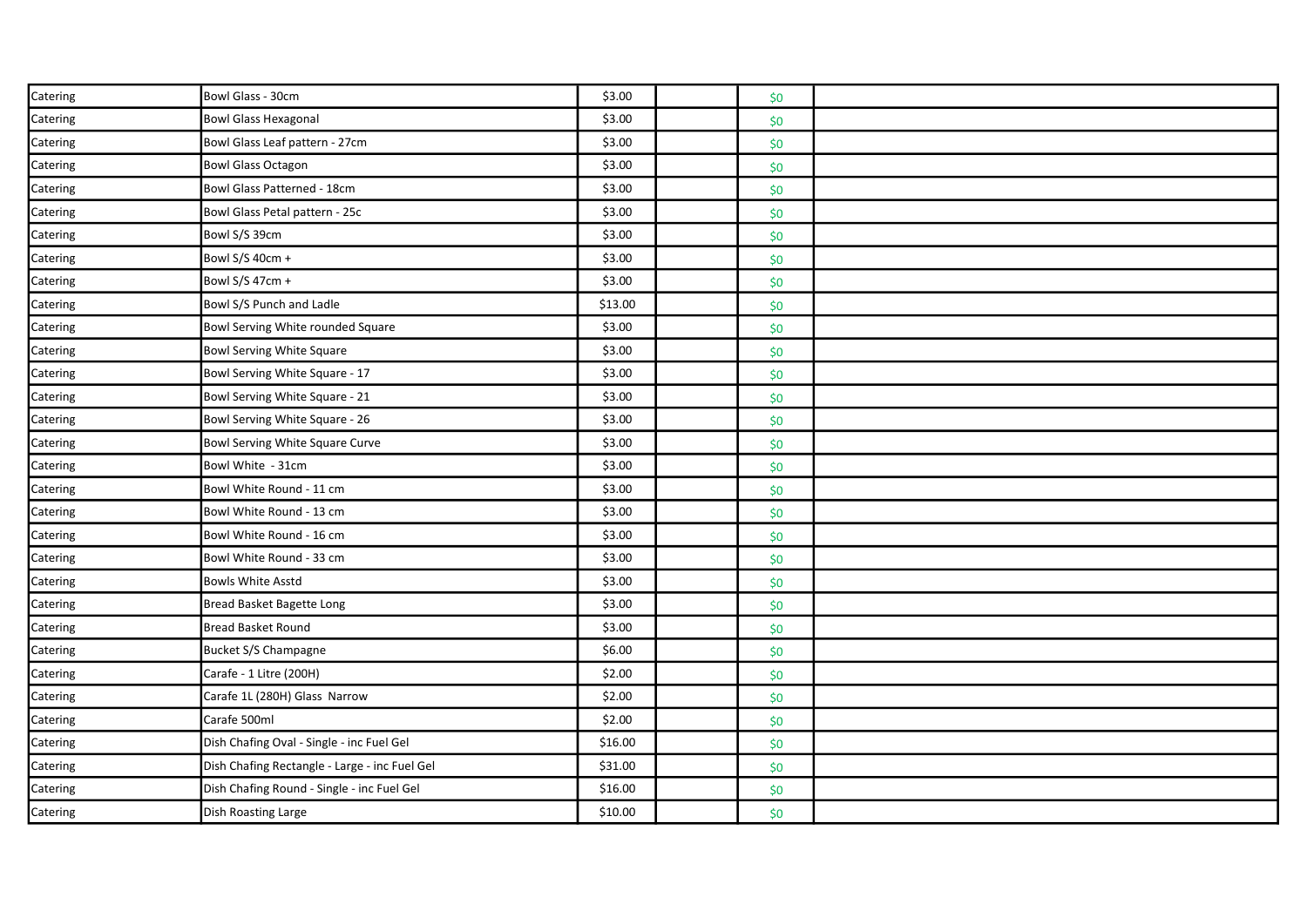| Catering | Dispenser Drink Glass 8.5lt    | \$20.00 | \$0 |  |
|----------|--------------------------------|---------|-----|--|
| Catering | Dispenser Small - with Stand   | \$10.00 | \$0 |  |
| Catering | Jar Lolly                      | \$2.00  | \$0 |  |
| Catering | Knife Butchers 250mm           | \$5.00  | \$0 |  |
| Catering | Knife Carving                  | \$5.00  | \$0 |  |
| Catering | Opener Bottle/Wine             | \$1.00  | \$0 |  |
| Catering | Platter Oval 45 x 33cm         | \$3.00  | \$0 |  |
| Catering | Platter S/S Oval 42cm          | \$3.00  | \$0 |  |
| Catering | Platter S/S Oval 45cm          | \$3.00  | \$0 |  |
| Catering | Platter S/S Oval 55cm          | \$3.00  | \$0 |  |
| Catering | Platter S/S Oval 60cm          | \$3.00  | \$0 |  |
| Catering | Platter Square 40 x 40cm       | \$3.00  | \$0 |  |
| Catering | Platter White Rectangle 38x24  | \$3.00  | \$0 |  |
| Catering | Platter White Rectangle 41x26  | \$3.00  | \$0 |  |
| Catering | Platter White Rectangle 41x26  | \$3.00  | \$0 |  |
| Catering | Pot Stock 15 lt                | \$5.00  | \$0 |  |
| Catering | Pot Stock 50 lt with Lid       | \$15.00 | \$0 |  |
| Catering | Salad Server Sets              | \$2.00  | \$0 |  |
| Catering | Scoops Metal/Plastic           | \$2.00  | \$0 |  |
| Catering | Slice Cake/Pavlova             | \$2.00  | \$0 |  |
| Catering | Slice Serated Edge (Gataeu)    | \$2.00  | \$0 |  |
| Catering | Spoon Ladle S/S Various        | \$2.00  | \$0 |  |
| Catering | Spoon Serving                  | \$2.00  | \$0 |  |
| Catering | <b>Stand Cake Ceramic</b>      | \$5.00  | \$0 |  |
| Catering | Stand Cake S/S                 | \$5.00  | \$0 |  |
| Catering | Stand Cup Cake 3 Tier          | \$5.00  | \$0 |  |
| Catering | <b>Stand Ham</b>               | \$5.00  | \$0 |  |
| Catering | <b>Stand Meat</b>              | \$5.00  | \$0 |  |
| Catering | Stand S/S for Champagne Bucket | \$5.00  | \$0 |  |
| Catering | Teapot S/S                     | \$10.00 | \$0 |  |
| Catering | Tongs                          | \$2.00  | \$0 |  |
| Catering | Tray Round Non-Slip            | \$3.00  | \$0 |  |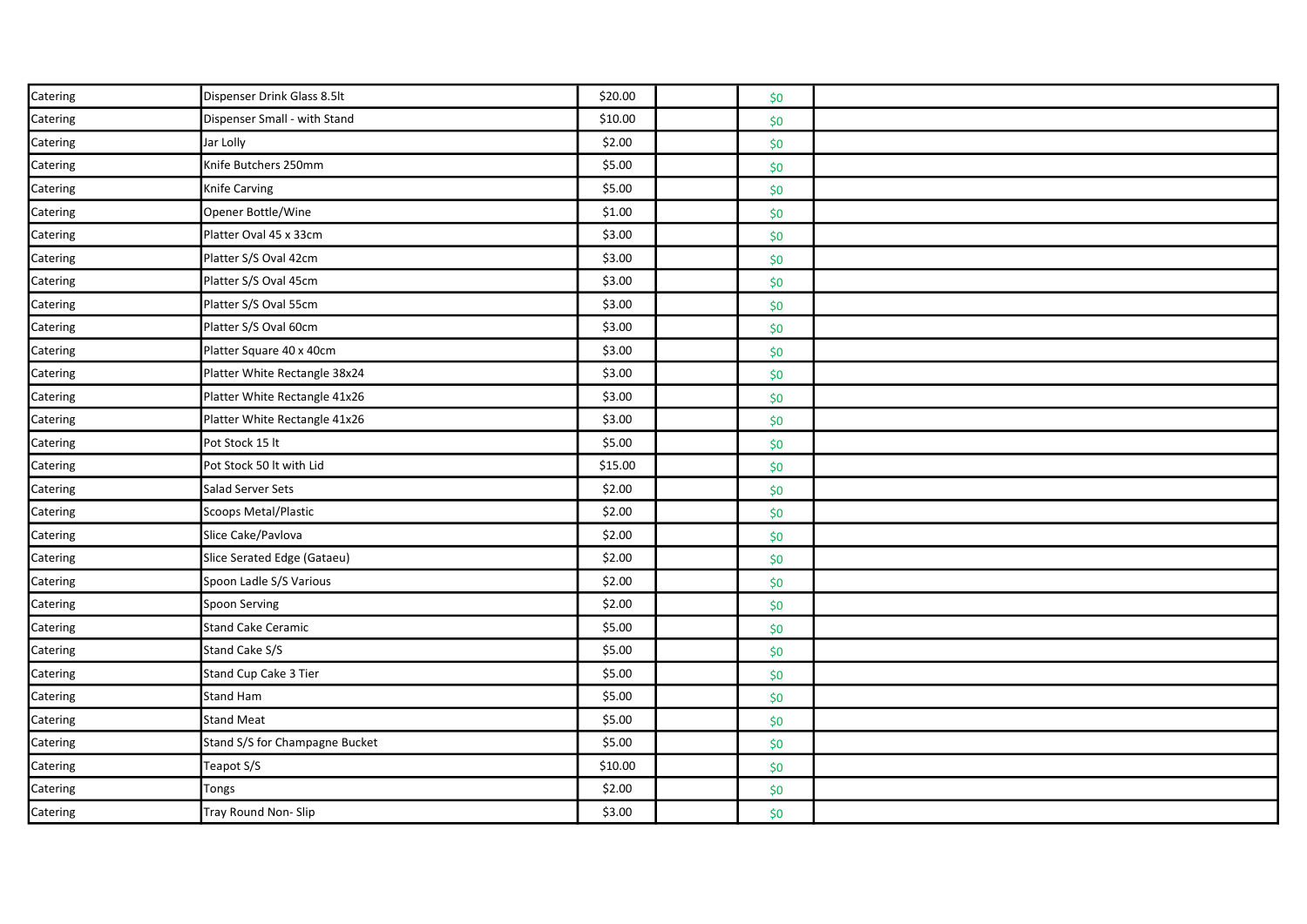| Catering                    | Urn Coffee - 80 Cup            | \$35.00 | \$0 |  |
|-----------------------------|--------------------------------|---------|-----|--|
| Catering                    | Urn Hot Water - 30 cup         | \$25.00 | \$0 |  |
| Catering                    | Urn Hot Water - 90 Cup         | \$35.00 | \$0 |  |
| Catering                    | Urn Hot Water- 60 cup          | \$30.00 | \$0 |  |
| Crockery, Cutlery & Glasses | Bottle Glass Tall - Water      | \$1.50  | \$0 |  |
| Crockery, Cutlery & Glasses | Cup Coffee                     | \$0.70  | \$0 |  |
| Crockery, Cutlery & Glasses | Cup Tea White                  | \$0.70  | \$0 |  |
| Crockery, Cutlery & Glasses | Fork Cake                      | \$0.60  | \$0 |  |
| Crockery, Cutlery & Glasses | Fork Dinner                    | \$0.60  | \$0 |  |
| Crockery, Cutlery & Glasses | Fork Entree/Dessert            | \$0.60  | \$0 |  |
| Crockery, Cutlery & Glasses | <b>Glass Beer Arctic</b>       | \$0.70  | \$0 |  |
| Crockery, Cutlery & Glasses | <b>Glass Beer Pilsner</b>      | \$0.70  | \$0 |  |
| Crockery, Cutlery & Glasses | Glass Champagne Flute          | \$0.70  | \$0 |  |
| Crockery, Cutlery & Glasses | Glass Highball Tall (330ml)    | \$0.70  | \$0 |  |
| Crockery, Cutlery & Glasses | <b>Glass Parfait</b>           | \$0.70  | \$0 |  |
| Crockery, Cutlery & Glasses | Glass Short (200 - 300ml)      | \$0.70  | \$0 |  |
| Crockery, Cutlery & Glasses | <b>Glass Shot</b>              | \$0.70  | \$0 |  |
| Crockery, Cutlery & Glasses | Glass Soda Vintage style 355ml | \$0.70  | \$0 |  |
| Crockery, Cutlery & Glasses | Glass Wine 190ml               | \$0.70  | \$0 |  |
| Crockery, Cutlery & Glasses | Glass Wine 325ml               | \$0.70  | \$0 |  |
| Crockery, Cutlery & Glasses | Jars Glass - assorted          | \$1.50  | \$0 |  |
| Crockery, Cutlery & Glasses | Jug Glass (no Lid)             | \$1.50  | \$0 |  |
| Crockery, Cutlery & Glasses | Jug white (Sauce/Milk)         | \$1.00  | \$0 |  |
| Crockery, Cutlery & Glasses | Knife Dinner                   | \$0.60  | \$0 |  |
| Crockery, Cutlery & Glasses | Knife Entree/Dessert           | \$0.60  | \$0 |  |
| Crockery, Cutlery & Glasses | Knive Cheese                   | \$0.60  | \$0 |  |
| Crockery, Cutlery & Glasses | Plate Dessert                  | \$0.70  | \$0 |  |
| Crockery, Cutlery & Glasses | Plate Dinner                   | \$0.70  | \$0 |  |
| Crockery, Cutlery & Glasses | Plate Lunch                    | \$0.70  | \$0 |  |
| Crockery, Cutlery & Glasses | Plate Lunch Wide Rim           | \$0.70  | \$0 |  |
| Crockery, Cutlery & Glasses | Plate Saucer                   | \$0.70  | \$0 |  |
| Crockery, Cutlery & Glasses | Plate Side                     | \$0.70  | \$0 |  |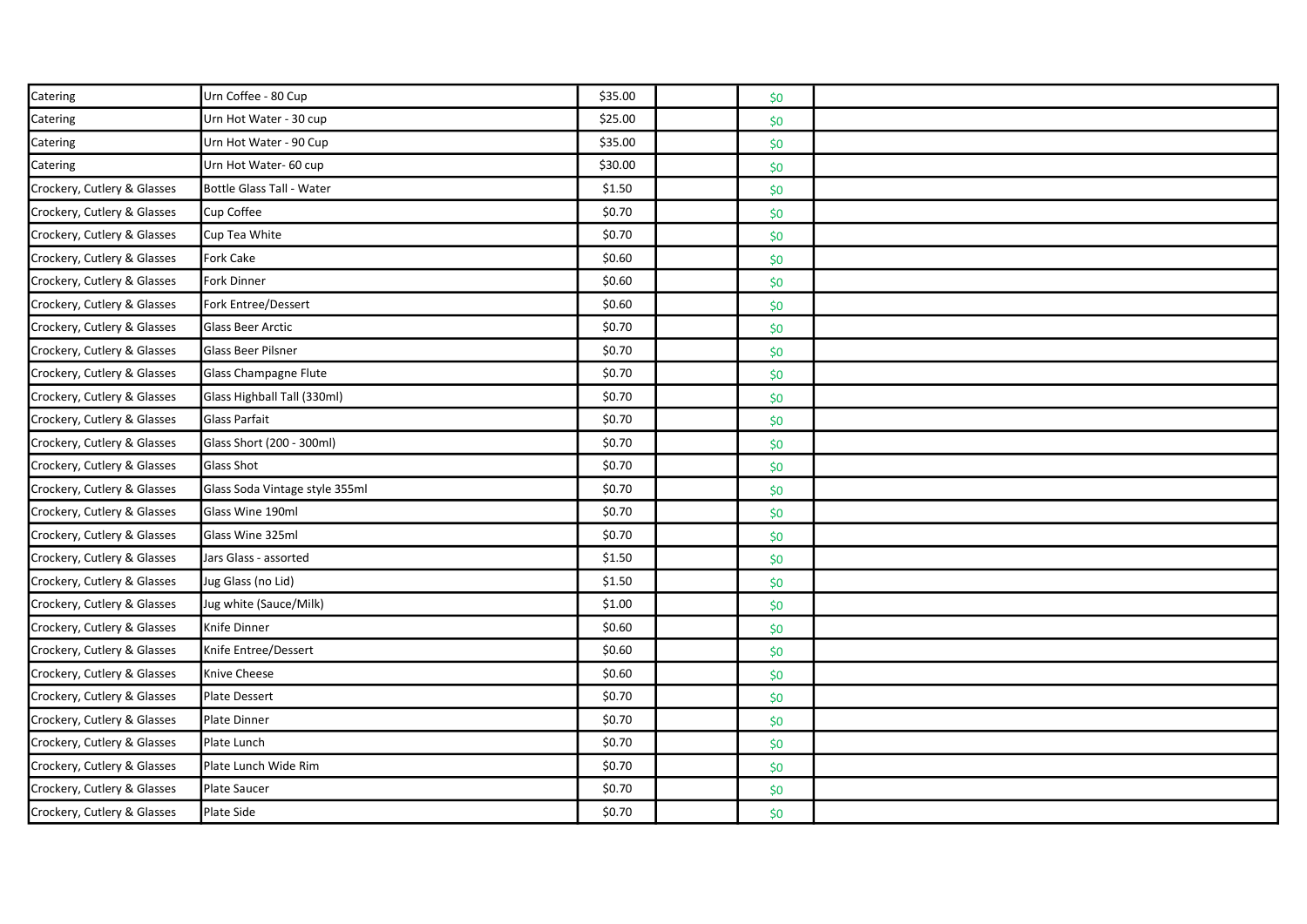| Crockery, Cutlery & Glasses | Plate Side Wide Rim                    | \$0.70   | \$0 |  |
|-----------------------------|----------------------------------------|----------|-----|--|
| Crockery, Cutlery & Glasses | Salt & Pepper Glass set                | \$1.50   | \$0 |  |
| Crockery, Cutlery & Glasses | Salt & Pepper White set                | \$1.50   | \$0 |  |
| Crockery, Cutlery & Glasses | Spoon Desert                           | \$0.60   | \$0 |  |
| Crockery, Cutlery & Glasses | Spoon Long Handled Soda                | \$0.60   | \$0 |  |
| Crockery, Cutlery & Glasses | Spoon Teaspoons                        | \$0.60   | \$0 |  |
| Entertainment & Lighting    | <b>Balloon Pump</b>                    | \$10.00  | \$0 |  |
| Entertainment & Lighting    | Bubble Machine inc 500ml liquid        | \$30.00  | \$0 |  |
| Entertainment & Lighting    | Light Disco Ball                       | \$25.00  | \$0 |  |
| Entertainment & Lighting    | Light Fairy Curtain                    | \$100.00 | \$0 |  |
| Entertainment & Lighting    | Light Floodlight b/tooth Speaker       | \$15.00  | \$0 |  |
| Entertainment & Lighting    | Light Floodlight on stand              | \$15.00  | \$0 |  |
| Entertainment & Lighting    | Light Mini Strobe                      | \$15.00  | \$0 |  |
| Entertainment & Lighting    | Lights Festoon LED 10m length          | \$35.00  | \$0 |  |
| Entertainment & Lighting    | Lights LED String 10m Lengths          | \$10.00  | \$0 |  |
| Entertainment & Lighting    | PA System Focus 500 + mic              | \$120.00 | \$0 |  |
| Entertainment & Lighting    | PA System QTX with Mic                 | \$110.00 | \$0 |  |
| Entertainment & Lighting    | PA System Spitfire Runt with fixed Mic | \$105.00 | \$0 |  |
| Entertainment & Lighting    | Smoke Machine                          | \$30.00  | \$0 |  |
| Furniture & Linen           | Bar Leaner Wood top                    | \$15.00  | \$0 |  |
| Furniture & Linen           | Bar Macrcarpa Top                      | \$30.00  | \$0 |  |
| Furniture & Linen           | <b>Barrels Wine</b>                    | \$35.00  | \$0 |  |
| Furniture & Linen           | Box Pleat table Skirt 3m               | \$40.00  | \$0 |  |
| Furniture & Linen           | Box Pleat table Skirt 5m               | \$55.00  | \$0 |  |
| Furniture & Linen           | Chair Bella Folding                    | \$6.00   | \$0 |  |
| Furniture & Linen           | Chair Wooden Registry                  | \$5.00   | \$0 |  |
| Furniture & Linen           | Chairs Stacking Lethaby Resin          | \$3.50   | \$0 |  |
| Furniture & Linen           | Gazebo 3m x 3m White                   | \$50.00  | \$0 |  |
| Furniture & Linen           | Gazebo 3m x 4.5m White                 | \$75.00  | \$0 |  |
| Furniture & Linen           | Gazebo 3m x 6m Black                   | \$125.00 | \$0 |  |
| Furniture & Linen           | Heater Patio with Gas                  | \$80.00  | \$0 |  |
| Furniture & Linen           | Napkins BLACK approx 500m Sq           | \$1.50   | \$0 |  |